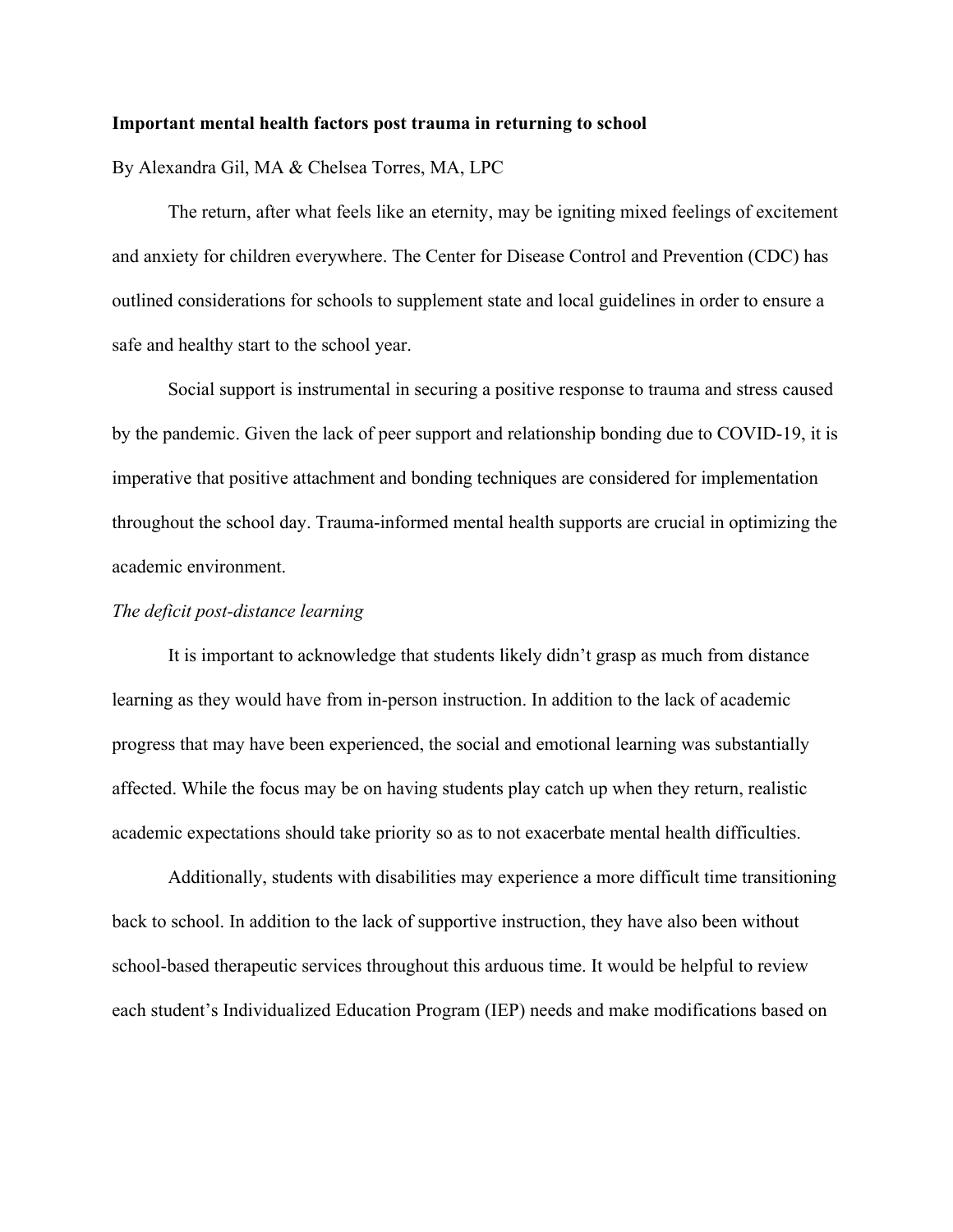each student's needs before they return to school in order to optimize their academic environment.

Mental health counseling services should be at the frontline when it comes to helping students acclimate to the academic environment once again. Validating their feelings of stress, fear, and excitement in returning to a more familiar way of living. Mental health staff are instrumental in providing critical support to students, staff, and teachers. Students may be grieving the loss of loved ones as a result of the virus, missed experiences, and stress of financial struggles.

## *Adjusting to a "new normal"*

Every individual and every family is experiencing various emotions during this unprecedented time, and each is coping in their own unique way. Regardless of age, grade, or school district, the reopening and returning to school process will vary from student to student. Some schools have decided to practice a hybrid model of mostly in person with one or two days of distance learning while others have opted for fully in person or leaving it to the discretion of the child's guardians. Most universities have opted for a fully virtual platform. In addition to being mindful of unforeseen deficits post-distance learning, it is important to consider an individuals' adjustment to returning to school or continuance of remote learning.

The Diagnostic and Statistical Manual of Mental Disorders (DSM-V) identifies adjustment disorder as emotional or behavioral symptoms in response to an identifiable stressor or stressors occurring within three months of the onset of the stressor (APA, 2013). COVID-19 is certainly the most obvious identifiable stressor for most of us. Returning to school, however, during a pandemic that is still very much happening, is certainly an identifiable stressor for most students. Furthermore, according to the DSM-V, not only is the diagnosis of adjustment disorder